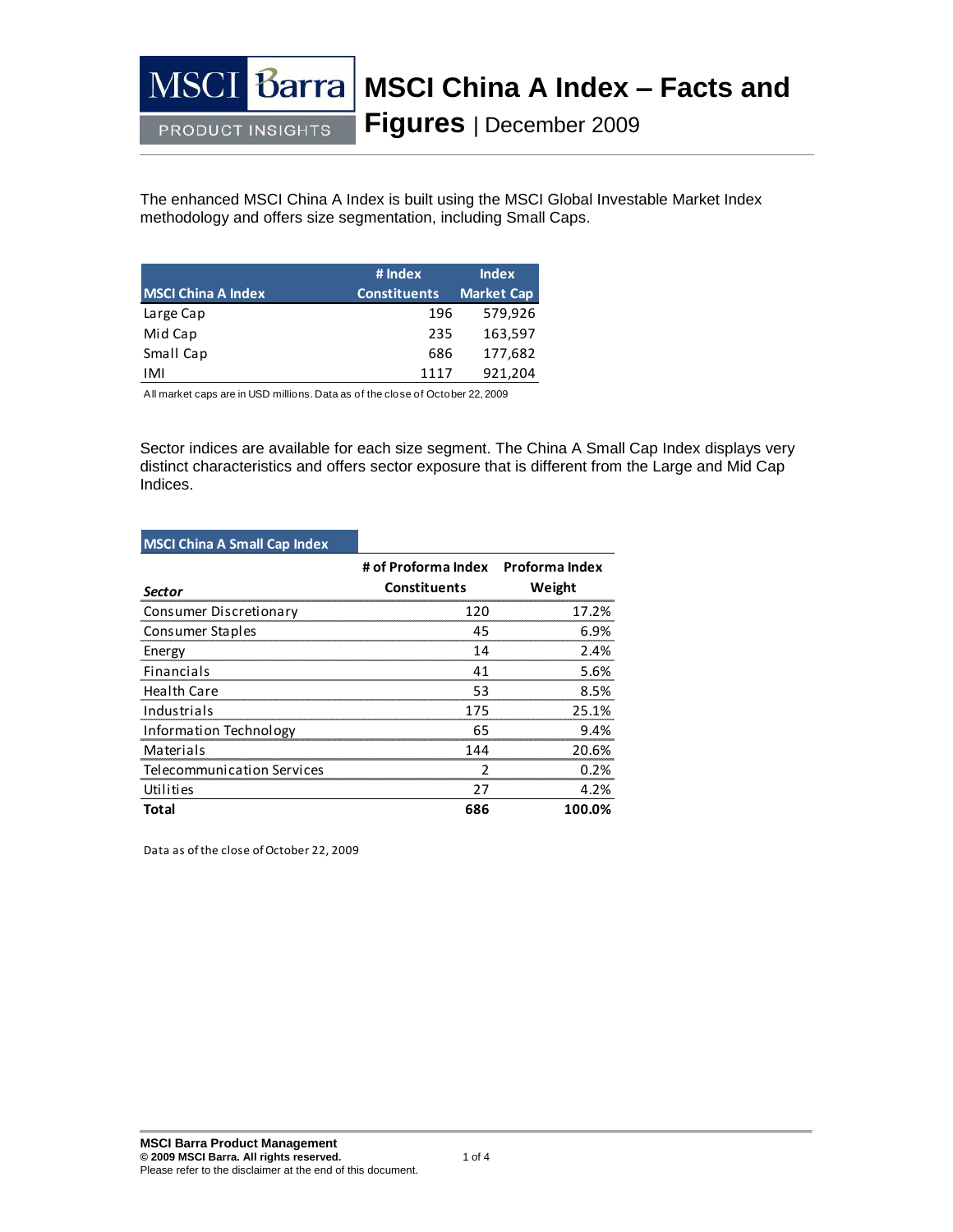

**| December 2009**



The MSCI China Indices reflect the diversity of the Chinese investment universe. For more [information please contact us.](http://www.mscibarra.com/about/client_service.html)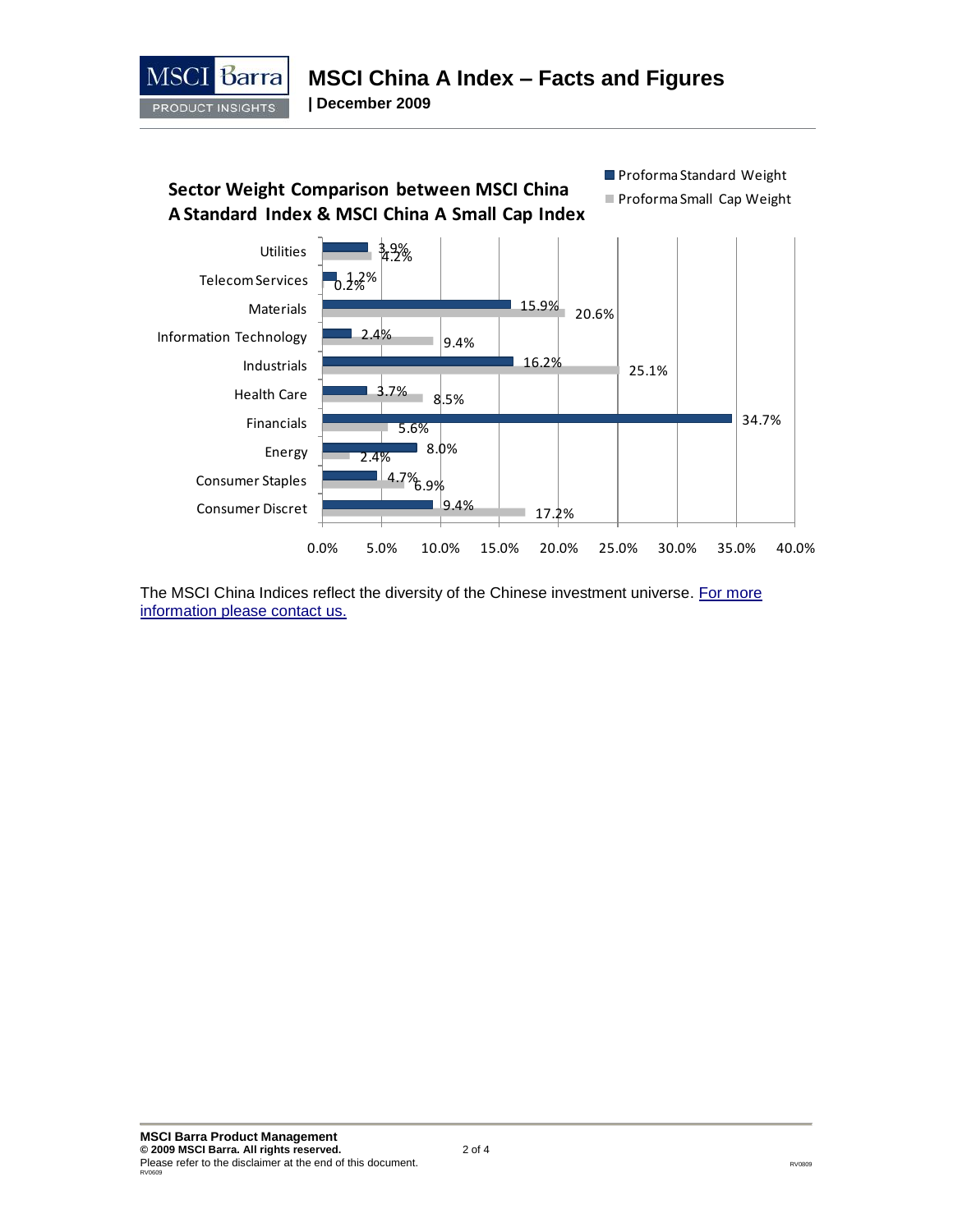

**| December 2009**

# **Contact Information**

clientservice@mscibarra.com

### **Americas**

| Americas      | 1.888.588.4567 (toll free) |
|---------------|----------------------------|
| Atlanta       | $+1.404.551.3212$          |
| <b>Boston</b> | + 1.617.532.0920           |
| Chicago       | $+1.312.675.0545$          |
| Montreal      | + 1.514.847.7506           |
| New York      | + 1.212.804.3901           |
| San Francisco | $+1.415.576.2323$          |
| Sao Paulo     | + 55.11.3706.1360          |
| Stamford      | +1.203.325.5630            |
| Toronto       | $+1.416.628.1007$          |

### **Europe, Middle East & Africa**

| Amsterdam | + 31.20.462.1382          |
|-----------|---------------------------|
| Cape Town | $+27.21.673.0100$         |
| Frankfurt | $+49.69.133.859.00$       |
| Geneva    | +41.22.817.9777           |
| London    | +44.20.7618.2222          |
| Madrid    | + 34.91.700.7275          |
| Milan     | $+39.02.5849.0415$        |
| Paris     | 0800.91.59.17 (toll free) |
| Zurich    | +41.44.220.9300           |

### **Asia Pacific**

| China North | 10800.852.1032 (toll free) |
|-------------|----------------------------|
| China South | 10800.152.1032 (toll free) |
| Hong Kong   | + 852.2844.9333            |
| Singapore   | 800.852.3749 (toll free)   |
| Sydney      | $+61.2.9033.9333$          |
| Tokyo       | + 81.3.5226.8222           |

#### **www.mscibarra.com**